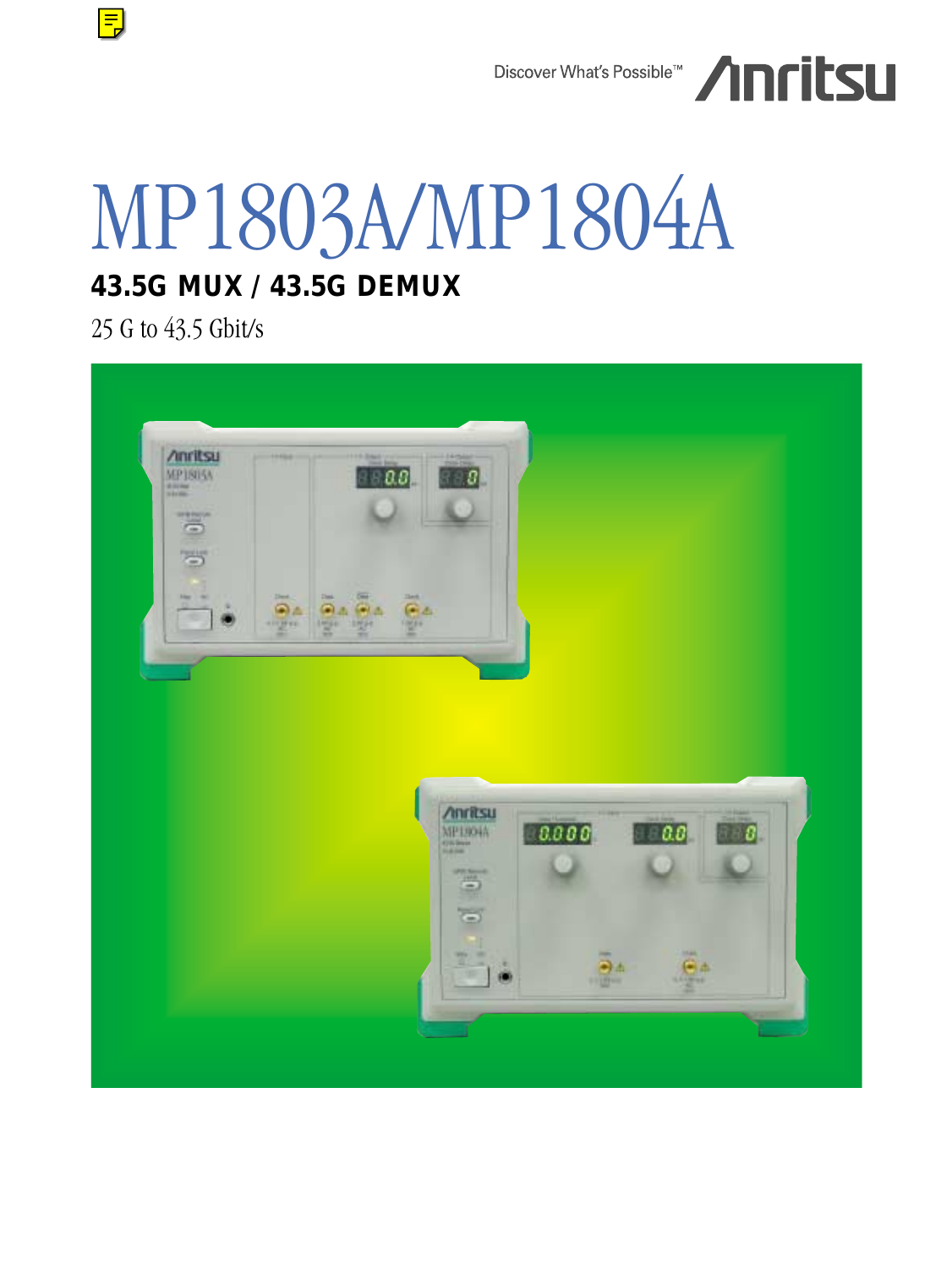### **Features**

- **• Adopting high resolution variable delay unit (Resolution : 0.1ps)**
- **• High resolution threshold voltage setting suitable for the Q factor analysis (Resolution : 0.001V)**
- **• Digital display**
- **• For various applications with the remote control.**

## **Applications**

**High resolution threshold voltage setting suitable for the Q factor Analysis (0.001 V steps)**

Q factor is measured by setting up threshold with high accuracy.



### **Auto search function**

"Auto Search" can determine the best threshold voltage and phase to measure error ratio for waveform automatically.



### **Eye margin (eye diagram) measurement**

"Eye margin (eye diagram)measurement"evaluates the quality of the waveform on the basis of error rate .



69XXXB or 68XXXC series Synthesizer, MP1758A or MP1775A 4ch PPG, MP1776A 4ch ED, and MX180400A Q and Eye Analysis Software installed in PC are required.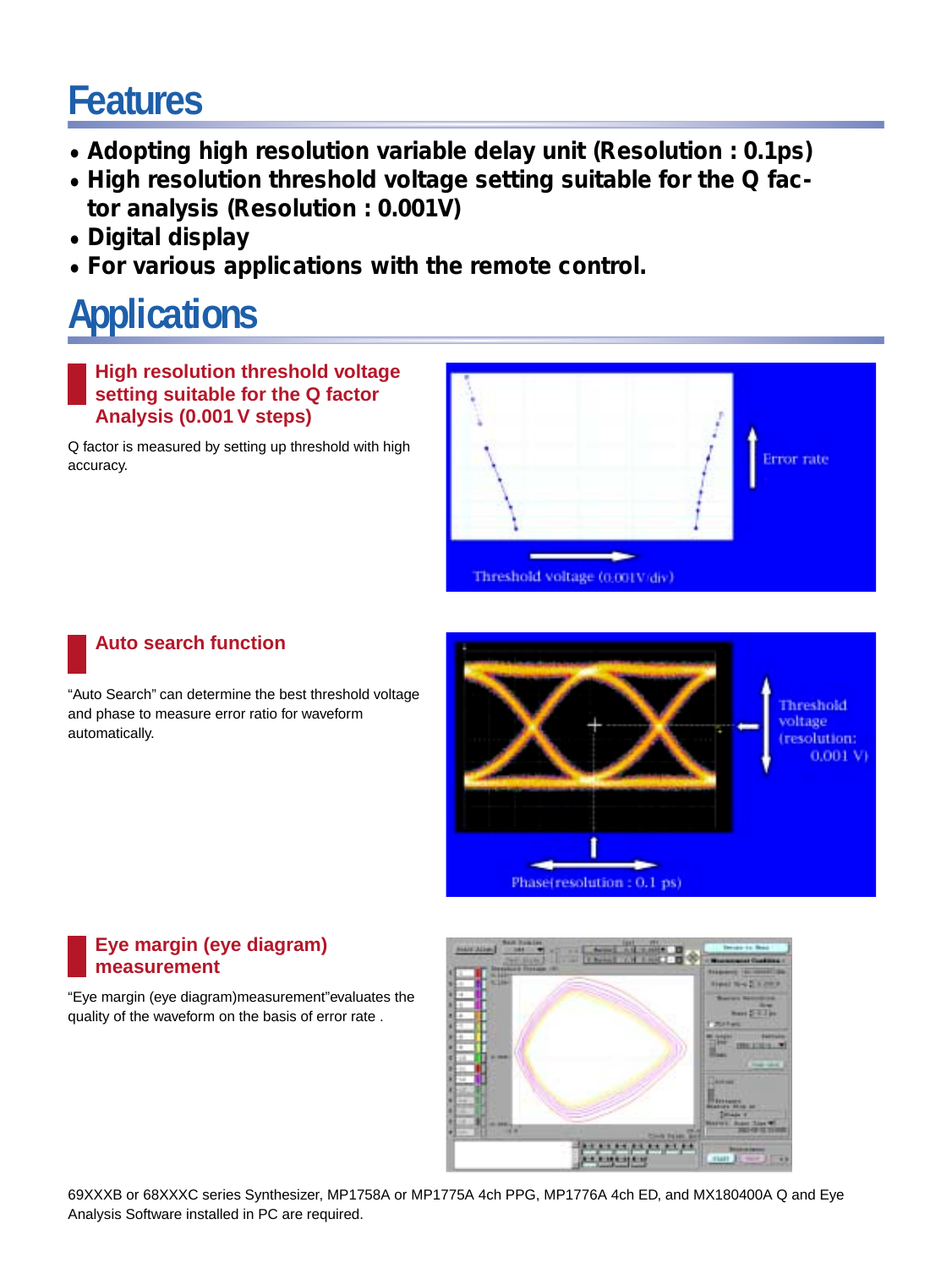### **Front/Rear Panel**



1)Remote / Local button 2)Panel lock button 3)Power switch 4)Ground 5)1/1 Clock input 6)1/1 Data output 7) 1/1 Data output 8)1/1 Clock output 9)Phase adjust knob ( 1/1 Clock) 10)Phase adjust knob ( 1/4 Clock) 11)GPIB address 12)GPIB connector 13)1/64 Clock output 14)1/4 Clock output 15)1/4 Data input 16)Main power switch 17)Fuse 18)Power supply 19)Ground 20)1/1 Data input 21) V<sub>TH</sub> adjust knob 22) DEMUX Reset input 23)1/4 Data output

## **Specifications**

#### **MP1803A 43.5G MUX**

| Operation frequency                      | 25 to 43.5GHz (External clock)                                                                                                                                                                                             |  |  |  |  |
|------------------------------------------|----------------------------------------------------------------------------------------------------------------------------------------------------------------------------------------------------------------------------|--|--|--|--|
| Clock input                              | Input amplitude : 0.7 to 1.5 Vp-p, Waveform: Sine or rectangular wave (duty : 50 %), Input connector: V                                                                                                                    |  |  |  |  |
| Data output<br>(25 to 43.5 Gbit/s)       | Output waveform: NRZ, Number of Outputs: 2(DATA, DATA)<br>Output amplitude : $2.0\pm0.2$ Vp-p(AC coupled), Jitter : Less than 10ps<br>Tr/Tf (20 to 80 %, >38Gbit/s) : 10 ps(typ.), Impedance : 50 $\Omega$ , Connector : V |  |  |  |  |
| Clock output<br>(25 to 43.5 GHz)         | Number of input: 1 (CLOCK), Output amplitude: 0.7 to 1.6 Vp-p (AC coupled)<br>Clock delay : from – 70.0 to + 70.0 ps (0.1ps step), Impedance : 50 $\Omega$ , Connector : V                                                 |  |  |  |  |
| 1/4 Data input<br>(6.25 to 10.875 Gbi/s) | Number of input : 4 (D1,D2,D3,D4), Input Voltage : $V_{\text{H}} = 0$ V $\pm$ 0.07 V, V <sub>II</sub> = - 1 V $\pm$ 0.07 V<br>Impedance: 50 $\Omega$ , Connector: SMA                                                      |  |  |  |  |
| 1/4 Clock output<br>(6.25 to 10.875 GHz) | Number of output: 1(CLOCK), Output Voltage: $V_{\text{OHE}}$ 0 V $\pm$ 0.04 V, V <sub>amp</sub> =1.40 V $\pm$ 0.40 V<br>Clock delay : from – 70 to +70 ps (1ps/div), Impedance : 50 $\Omega$ , Connector : SMA             |  |  |  |  |
| Sync. Output                             | Number of output : 1 (1/64 Clock Output), Output Voltage : $V_{\text{OH}} = 0$ V $\pm 0.2$ V, $V_{\text{OL}} = -1$ V $\pm 0.2$ V<br>Impedance: 50 $\Omega$ /GND, Connector: SMA                                            |  |  |  |  |
| Control interface                        | <b>GPIB</b>                                                                                                                                                                                                                |  |  |  |  |
| Dimensions, mass<br>and power            | 213 (W) X 132.5 (H) X 450 (D) mm, Less than 10 kg, AC100 to 240 V, Frequency : 47 to 63 Hz, Less than 100 VA                                                                                                               |  |  |  |  |
| Operation temperature                    | 20 to 30 centigrade                                                                                                                                                                                                        |  |  |  |  |